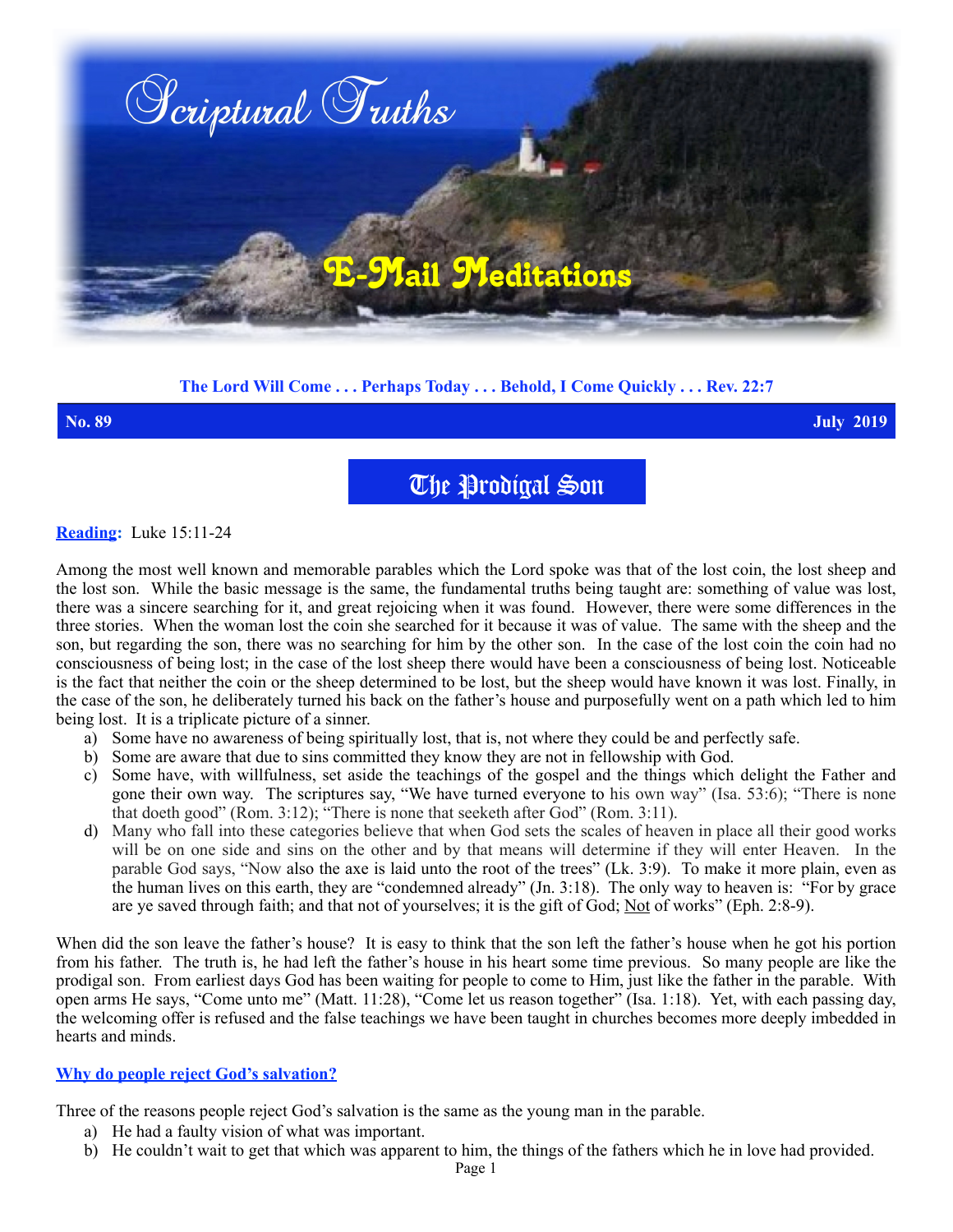c) He could not resist the attractiveness he heard about, saw and tasted of the world that the father was no part of. He had to be let go, "freed" from the father until having lived the life of brokenness and humiliation he could go no further.

# **He had a faulty vision of what was important**

How many people are like that? Dissatisfaction marks their lives. They see a new car, a bigger trailer, a better home, a chance to get a bigger wage, always thinking these things is what gives life meaning. The sad reality is the new toy is only exciting for a little while. It can only be boasted of for a short time and then it loses its excitement. We eventually learn that nothing of this world can satisfy. One has only to look at Hollywood and see how many of the wealthy, the glamorous, the stars and the rappers commit suicide, even at an early age. They go their own way and life appears so wonderful but inside they are empty. For many it is a world of drugs, drink, parties, sex and when they hit the bottom, they give up and commit suicide. They, like the prodigal son, had a faulty perception of what was important in life.

# **He could not wait to get that which was apparent to him**

A lack of patience, he wanted it now, he was discontent with what he had, ignorant of how well he was cared for and loved.

- a) This attitude led to many problems, wanting more possessions
- b) He had no gratitude, just selfishness, because he took the father's money and walked away

If one is not grateful with what they have in a loving family home they will never be contented or satisfied with the offerings of an ungodly world.

## **He could not resist the attractiveness he heard about, saw and tasted of the world**

We live in an age of "me to" and "I am owed a lavish lifestyle etc". Here in the Vancouver area there are a lot of university students whose parents have given them everything, including expensive cars. The problem is, just like the prodigal, they cannot handle or value that which they had not worked for. They show immaturity and foolishness. Many adults are the same. They try to win lotteries, always wanting more, and so often if they do win can't handle the money and end up broke. They can't resist the pleasures of the world, the dance halls, the corrupt movies, the fleshy entertainment until they hit rock bottom or spend all that they have. The so-called pleasures of this world cannot satisfy. Contentment is only found in knowing Christ and as the Scriptures record, "Godliness with contentment is great gain" (1 Tim. 6:6).

It is always amazing how people will gather around an individual when it is known they have money. I know a man who lives in Australia. He flew home to see his mother in Ireland but she had to pay the fare and it had to be first class for he and his girlfriend. When he was in Ireland he had lots of friends for he provided drinks for them night after night. Then the money dried up, and no one wanted him. Like the prodigal son, he mistook being used for friendship until he learned that people in life want what you have and can get out of you, but when the money is no longer available, then the individual is no longer of any use to them.

The young man in the parable was then bereft of all his friends, a Jew in the pig pens, a disgrace to his heritage, and penniless. In the depths of being as it were, "living on the streets". God used these circumstances to change him, to wake him up to reality. Sometimes the Lord will cause a famine in ones life so that they will turn to Him, i.e. one's health or wealth.

# **He could not go on living the life of brokenness, and humiliation**

As the Lord told the story, those who heard it must have wondered, "Why did the father not go after the wayward son?" The answer is quite simple. The son had to hit rock bottom before he would be ready to come home and he had to come home of his own volition. There are times when God lets the wayward sinner continue on their downward path until they can see the emptiness of life or the uselessness of trying to satisfy God with their futile good works. For some, even when things are darkest and although the Lord is still standing like the father lovingly waiting for them, yet they still reject Him and His salvation. At this crisis junction in life they turn their backs to Him, thinking that the only way out is by committing suicide. In the son's darkness and shame two things began to dawn on him:

a) As in every case, when God leaves a human to their own way they will feel that nobody cares for them. Despite being loved, the darkness is so deep they just cannot accept that. Furthermore, there is no one to stand beside them, all their so called friends are gone. It is a fact that very few commit suicide when around friends. Alone